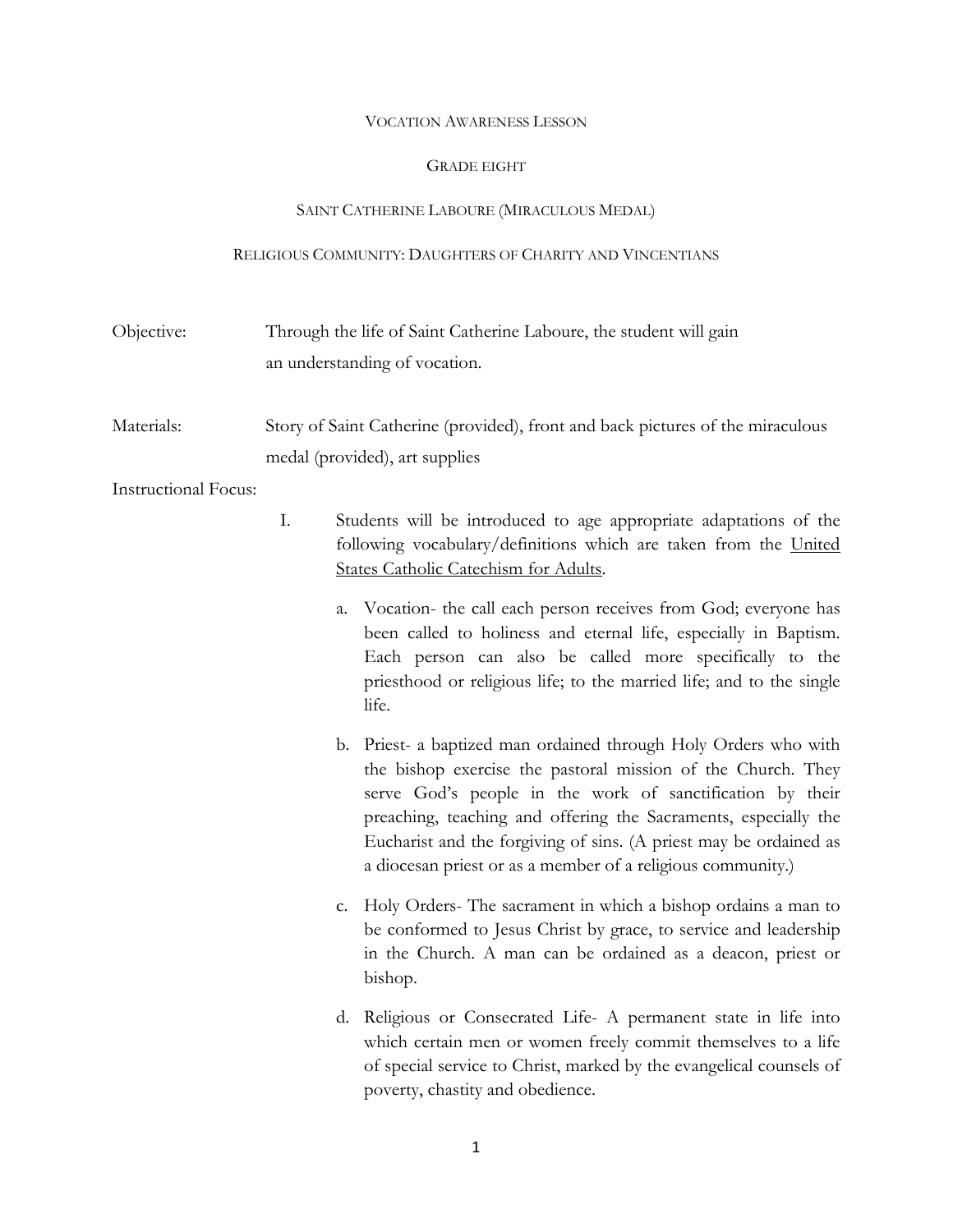As a class, students will read the biography of St. Catherine Laboure. Students will discuss Catherine's visions of the Blessed Mother and the Mary's messages on Catherine's life. Students will have a moment of reflection on the following question: Have I ever experienced the presence of the Blessed Mother in prayer? Students may share with the class. In groups, students will research Marian prayers, choose one that is personally meaningful and share the prayer with the class.

- II. Using the biography, create a timeline of St. Catherine's life. Divide the class into groups. Assign a time period of St. Catherine's life to each group. Each group will create a skit about or illustrate this time period and share their creative endeavor with the class.
- III. Using art supplies, students will create their own stain glass window which depicts the front and back of the miraculous medal. Students will choose one symbol of the medal and explain its meaning on below (or on reverse side of) the stain glass window.
- IV. Optional:

 \*Class "Virtual" Tour of the Miraculous Medal Shrine at: http://www.cammonline.org/index.php?/shrine/tour-of-shrine

\* Research the following topics:

- the relationship of the Vincentians and the Miraculous Medal
- Blessed Teresa of Calcutta's devotion to Our Lady of the Miraculous Medal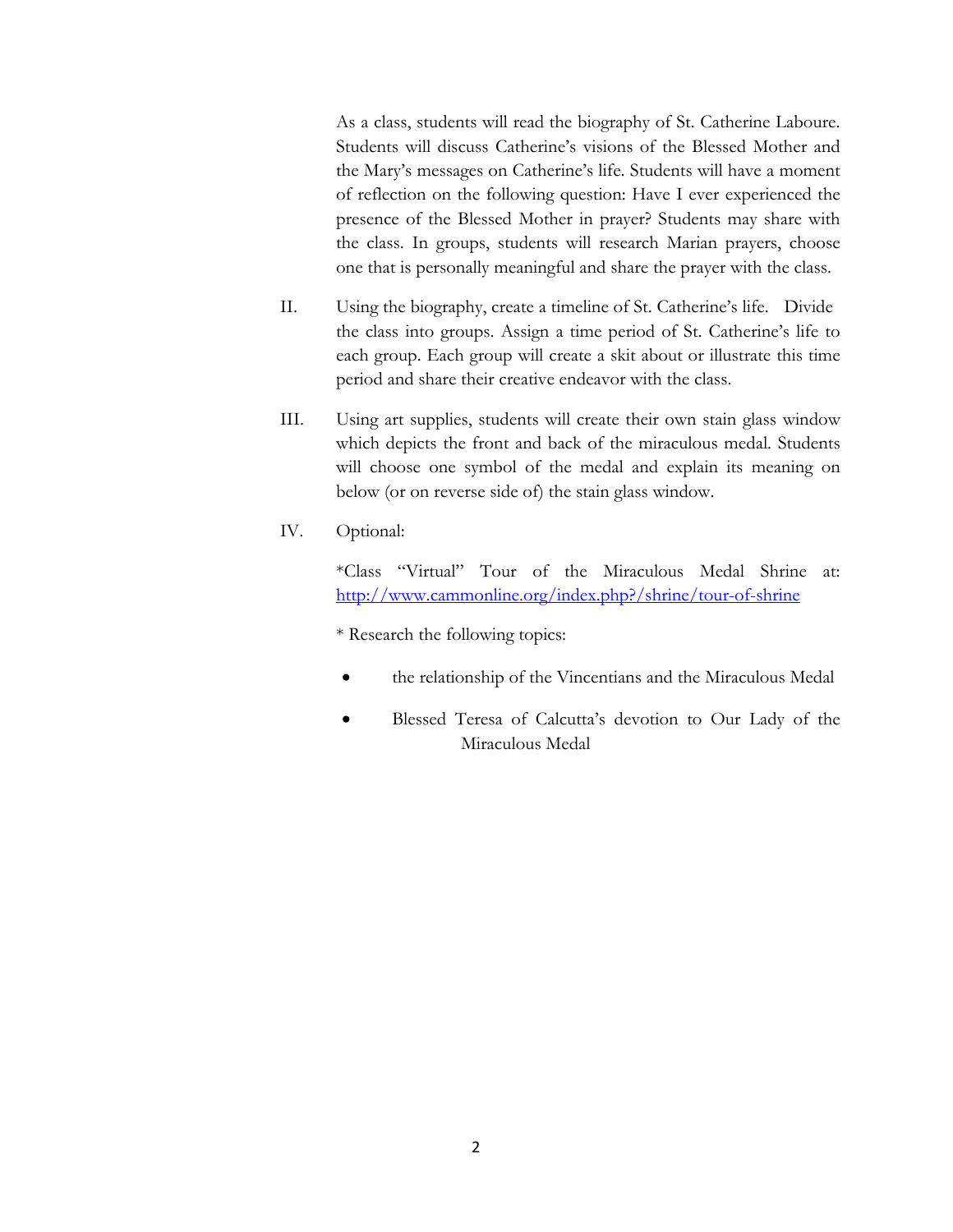#### SAINT CATHERINE LABOURE

As the evening Angelus was ringing over Burgundy France on May 2, 1806, in the tiny village of Fain-les-moutiers, Catherine was born. She was the ninth of eleven children to Pierre and Madeleine Laboure and was baptized the very next day. She soon became known as Zoe to her family and friends. She grew up in a very happy household and her God given gift of getting everyone to play and pray together soon became evident. Unfortunately when she was nine years old that happiness came to an end as her saintly and beloved mother died. Left a widower with three small children still at home, Pierre was lost and needed much help.

 Catherine felt the loss and emptiness of her mother keenly. Shortly after her mother's funeral, she pulled up a chair beneath the shelf where the statue of Our Lady was in her home. She took the statue down, threw her arms around it and proclaimed "Now, dear Blessed Mother, you will be my Mother!" Zoe, thinking she was alone, did not realize that a house servant witnessed her gesture. Years later, the servant shared this incident as testimony to Catherine's devotion to Mary, Mother of God.

.

 As the oldest of the remaining children, Catherine was entrusted with the care of her younger sister and brother and supervision of the household. Her daily routine of rising early, walking to church, and returning home to do household chores matured her beyond her years. As she grew, her desire to serve God also grew. At first her father refused to entertain her idea of becoming a nun, however, her persistence caused him to change his mind and give his permission. At age 24, she entered the Motherhouse of the Sisters of Charity on the Rue due Bac in Paris.

 On the night of July 18, 1830, a bright light awakened Catherine from her sleep and the voice of an angel greeted her with these words: "Come to the chapel; the Blessed Virgin is waiting for you." Catherine was surprised to see all the lights lit as the rest of the convent slept. Upon arriving in the chapel she was led toward the sanctuary and knelt by the chair which was used by the Directress for conferences. She heard the rustle of silk and saw a most beautiful Lady walking toward her. It was the Blessed Mother and she sat down in the Directress' chair. Catherine leaned her hands on Our Lady's lap and looked into her eyes. Our Lady instructed Catherine that she was entrusted for a special mission; however, she would endure trials in the carrying out this mission. Our Lady told her of the many hardships that were to come to France. She then disappeared and the angel led Catherine back to her dormitory.

 Once again on November 27, 1830 the Blessed Virgin came to Catherine. Initially, she was dressed in white having a long veil which fell to her feet and stood on a globe. In her hands and with uplifted eyes, the Virgin held up a golden ball towards heaven as an offering to the Almighty. Her fingers were covered with rings whose precious jewels sparkled brilliantly and showered her feet. Looking at Catherine, Mary told her about the symbolism of her gesture. Suddenly the vision of Our Lady changed as she appeared with a white dress with a blue mantle and a white veil which